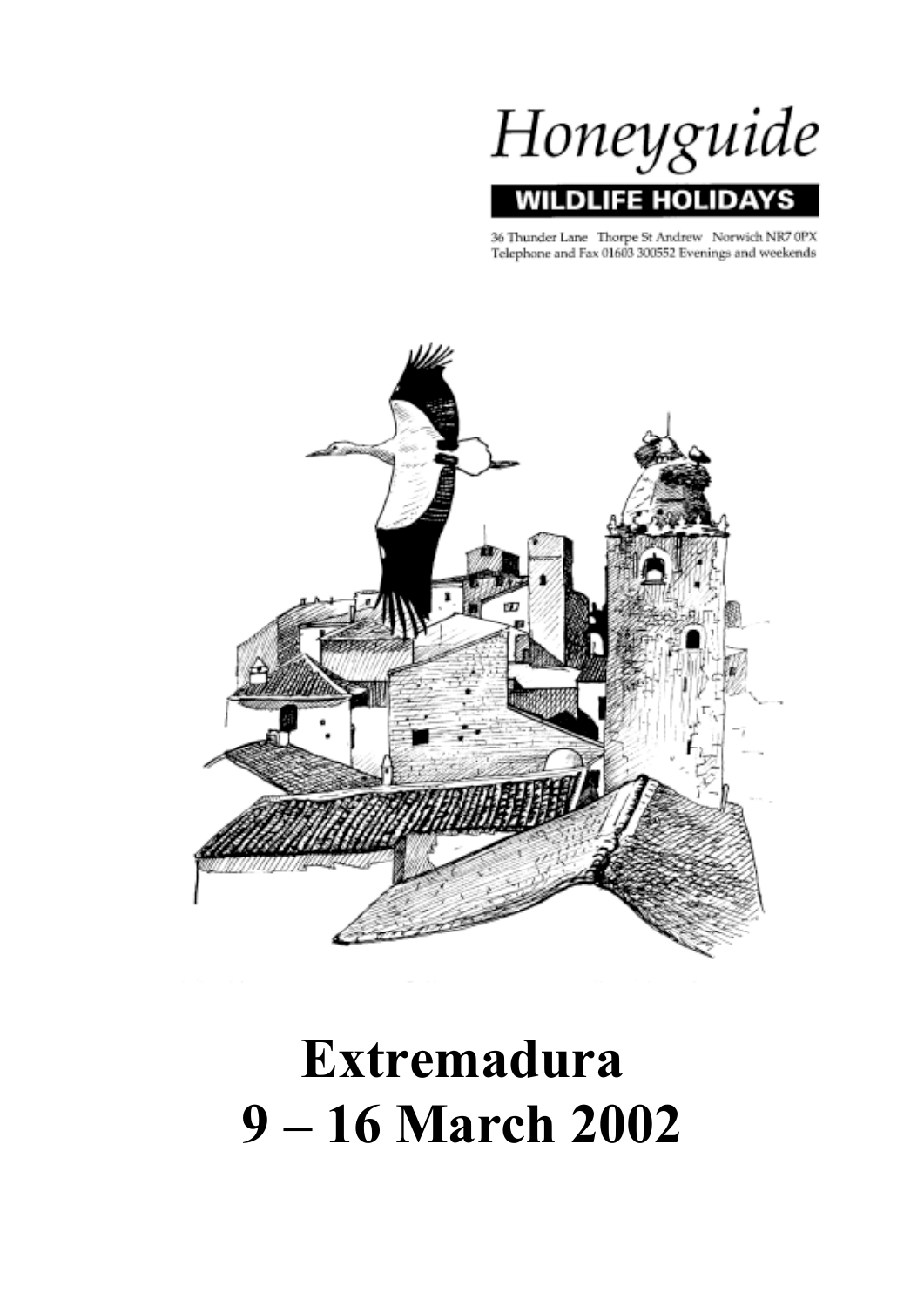# **Extremadura 9 –16 March 2002**

| <b>Holiday participants</b> |                                   |                   |
|-----------------------------|-----------------------------------|-------------------|
| The Heathrow contingent     |                                   |                   |
| John Morris                 |                                   | Norwich           |
| Alan James                  |                                   |                   |
| Sallie Bottomley            |                                   | Lancing, W Sussex |
| Colin Hodgson               |                                   | Melton Mowbray    |
| Marilyn Hodgson             |                                   |                   |
| Peter Higgleton             |                                   | Colchester        |
| David Wilkins               |                                   |                   |
| <b>Graham Harris</b>        |                                   |                   |
| Chris Ebden                 |                                   | Rushden           |
| <b>Frank Andrews</b>        |                                   | Dunstable         |
| <b>Billie Andrews</b>       |                                   |                   |
|                             | The Manchester flights contingent |                   |
| Dorothy Iveson              |                                   | Carlisle          |
| Jean Connor                 |                                   | West Lothian      |
| June Ackroyd                |                                   | Pudsey, W Yorks   |
| Ken Anderton                |                                   | <b>Bury</b>       |
| Margaret Anderton           |                                   |                   |
| Leaders:                    | John Muddeman                     | Madrid            |
|                             | Russell Leavett                   | Harwich           |

Report by John Muddeman.

*Illustrations by Rob Hume. Front cover: white storks at Trujillo*

As with all Honeyguide holidays, £25 of the price of the holiday was put towards a conservation project, in this case for La Sociedad Española de Ornitología (SEO), the Spanish Ornithological Society, and its work in Extremadura. During the holiday, Carlota Viada Sauleda of SEO's Madrid office came to Finca Santa Marta to collect £400 from this year's holiday in Extremadura.

This year's donations bring the total given to SEO since the first Honeyguide holiday in Spain in 1991 to £7,470 and the total from all Honeyguide holidays to £25,700. A thank-you letter from Carlota appears at the end of this report.

# **Extremadura 9-16 March 2002**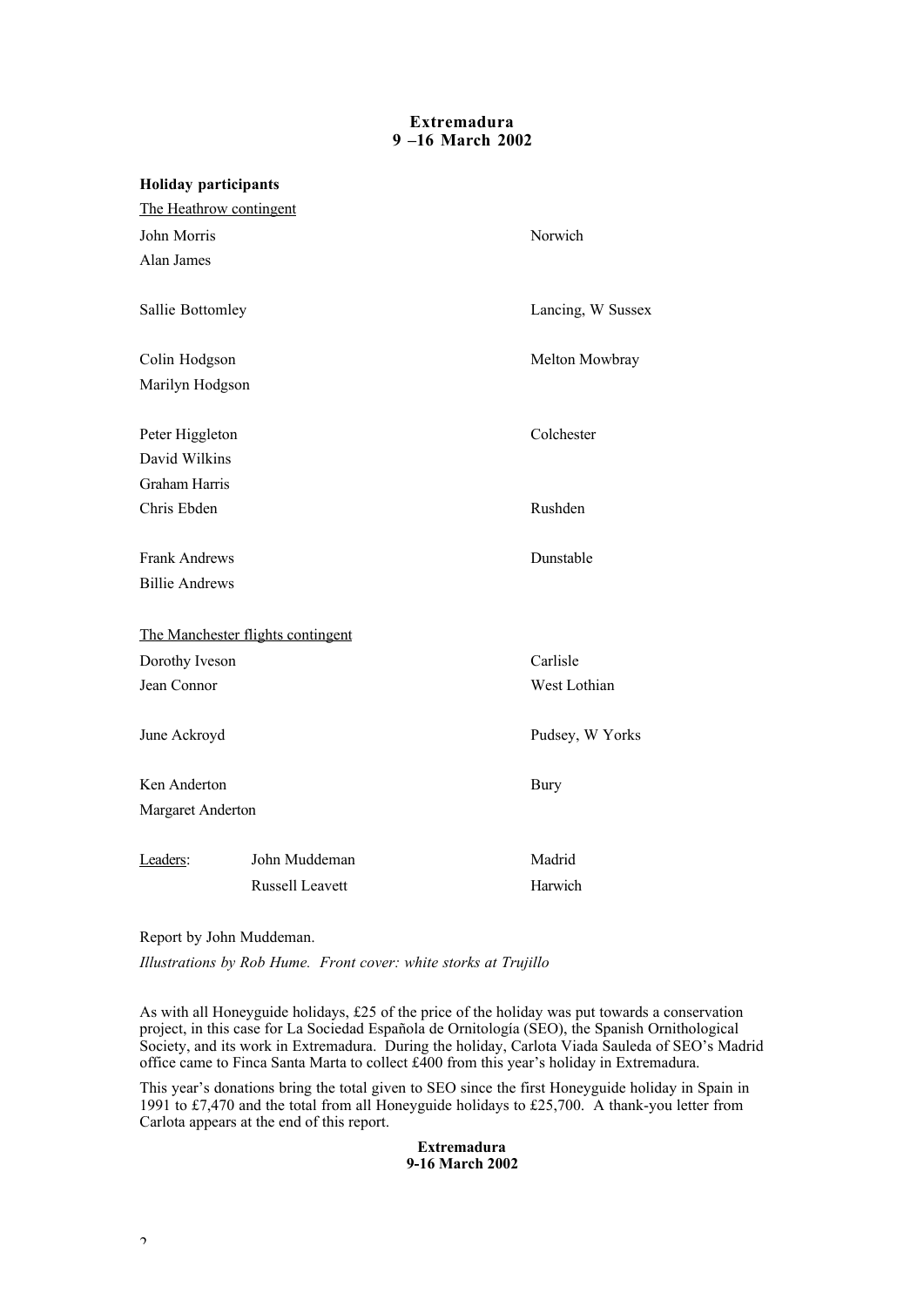## Saturday 9 March – Madrid to Finca Santa Marta

With a three- hour difference in arrival of flights from Manchester and Heathrow, John took the Manchester contingent for a spot of birdwatching on the edge of Madrid. With thin cloud and no breeze, a T-shirt was all that was necessary in the very mild conditions and clouded yellow and small white butterflies were testament to this. Despite being on the edge of the city and a weekend 'honeypot', from the side of the car park we had views of several common buzzards, two black kites, a distant short-toed eagle, Eurasian sparrowhawk, circling northern goshawk and to cap it all, a pair of Spanish Imperial eagles! However, this was not all, with a single common crane on passage remarkably late, and several swallows a sign that spring was on its way. The undisturbed dehesa within the fence also provides refuge for mammals, and two fine buck fallow deer and a group of assorted wild boar piglets plus one adult were a notable sighting.

The Heathrow group joined the rest after a slight delay, and after fighting with the luggage for some time we eventually got away. While the landscape outside Madrid to the west and south west leaves something to be desired, a roadside stop near Gamonal produced a small flock of European golden plover and a pair of stone-curlews, which even displayed at one point. A large dark bird on the top of a pylon proved to be a short-toed eagle when viewed through the 'scope. At a short stop by the Bar/Hotel David, several stone-curlews were seen along with a dozen golden plovers and a short-toed eagle on a pylon. We sped down the remaining section to arrive at Finca Santa Marta just after 8:30, well after dark, ready for drinks and snacks before dinner.

#### Sunday 10 March – Belén Plain

A late start was fortuitous given thick mist blowing up over the finca from the Guadiana river basin to the south. However a few brave souls ventured into the finca's grounds and saw a few of the local species, including azure-winged magpies and spotless starlings. Two red-rumped swallows huddled on one of the finca's aerials for a few to see.

We had hardly left the buildings when a southern grey shrike flew across in front, perching for all to admire in a bare fig tree, but even better were two rock sparrows which flew up onto the adjacent wires, before flying down into a fallow field to allow 'scope views. Watching this revealed numerous meadow pipits, a few white wagtails and a black redstart for further interest, all to the tune of a crested lark serenading us from up in the murk above and with a backdrop of white storks on their nests.

Reaching Trujillo, we turned off the old main road and passed through the narrow streets of Belén, stopping on a side track as the mist began to lift to look at a mixture of steppe, scrub and rocky habitat. Immediate interest was found in a calling common quail, while corn buntings jingled all around. A fine display of spring flowers was on show, with sheets of storksbill and on the roadsides, fumitory and the catchfly *Silene colorata*. A couple of black and red kites provided further interest, while a vast number of hairy moth caterpillars were peppered among the scrub and grass. Down the track a flock of bright linnets also held a couple of serins and a smart male Spanish sparrow, and on rocks on a nearby hillside, a couple of red-legged partridges put on a display.

Flowering bushes of white broom, the slender yellow toadflax *Linaria spartea*, hoop petticoat narcissus and a white snapdragon *Antirrhinum meonanthum* provided further botanical interest.

A strange shrieking slowed our return to the vans (which had been prompted by clearing weather ahead) and led to the discovery of a pair of stone-curlews, though a calling great spotted cuckoo refused to show itself clearly.

Crossing the steppe we noted flocks of small birds, especially skylarks and meadow pipits, while stonechats and corn buntings adorned the wires at regular intervals. Our main quarry though lay not too far ahead and as the sun began to break through, and the finding of one great bustard eventually led to the discovery of 22 more!! A group of 15 large males strutting across the steppe and occasionally displaying was a truly terrific sight. Other large birds tried to steal attention, with a few griffon vultures circling around, but our attention was not diverted.

Eventually tearing ourselves away, we were next looking for a 'comfort stop' but three little bustards flying over the road put paid to that! Following these, they dropped down out of sight, but shortly ahead, two more dropped down in view and John discovered a flock of about 15, including several males with their fine black and white necks, near by.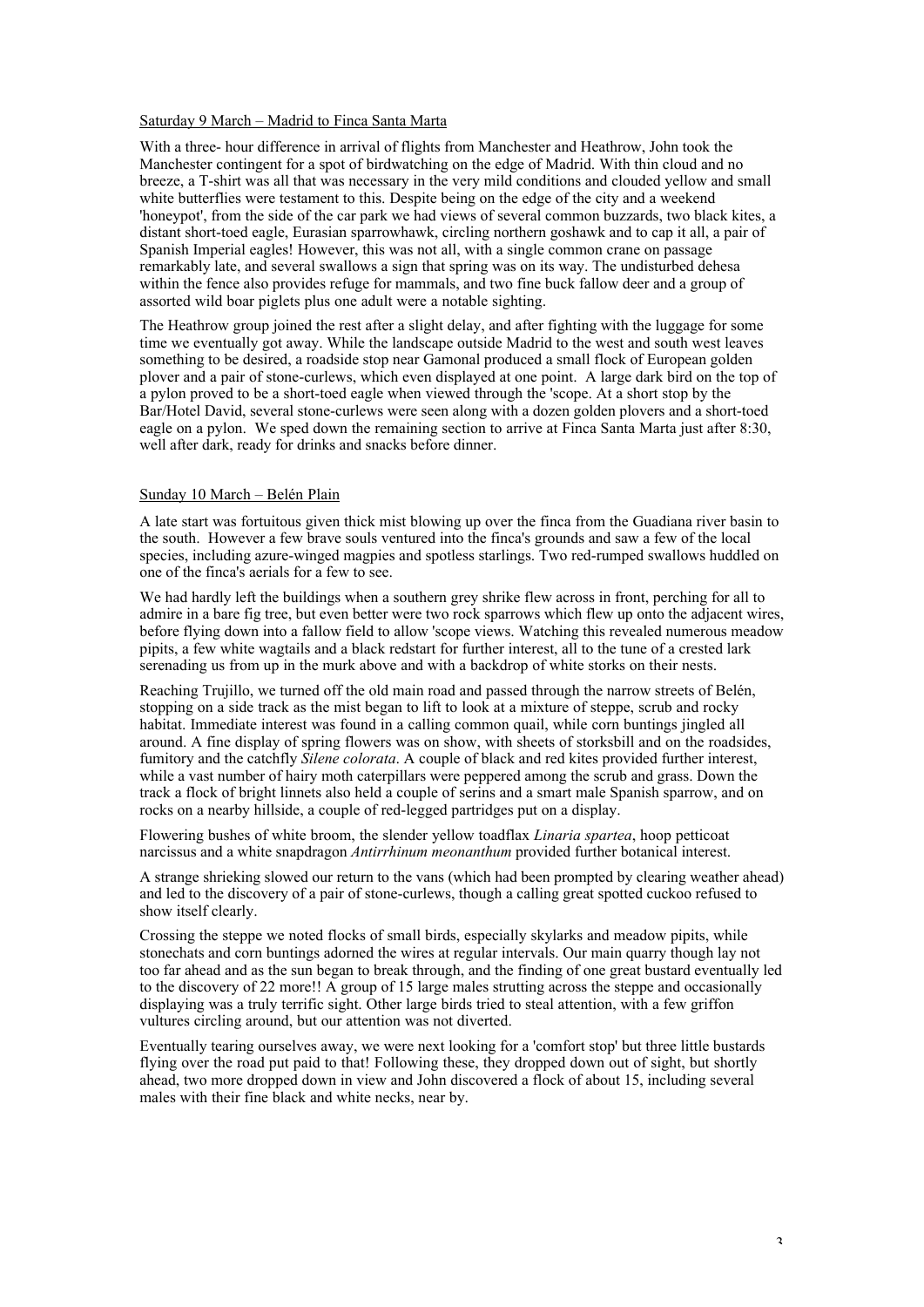Not surprisingly, lunch was now called for, and we scattered over an area of grass dotted with sand crocus flowers. However, various distractions, including more griffon vultures, a black vulture, black and red kites, a smart adult male lesser kestrel on a fence and another white stork colony made this less than perfectly straightforward! A small reptile under a flattened tin was a tiny viperine snake, while two very smart Spanish psammodromus lizards were nearby. A stone-turning session revealed a sharpribbed salamander and also a local 'nasty' in the form of the large and poisonous centipede *Scolopendra cingulatus*. Finally, a short-toed eagle drifted over at height.



#### *black vulture*

We carried on, checking pools and streams on the steppe as we went, with more views of raptors, including an adult Egyptian vulture, while more rock-turning produced two fine marbled newts and we watched a couple of Iberian pool frogs in a stream. A few stripe-necked terrapins jumped off rocks into some water as we passed, though others were in a pool where a green sandpiper waded through a mass of white flowers of water-crowfoot. Another stone-curlew on the other side diverted attention, but some gorgeous barbary nut iris, a purple-flowered toadflax *Linaria amethystea* and other flowers including French lavender, the curious *Evax* and the tiny-flowered strapwort *Corrigiola littoralis* deservedly vied for attention.

We turned around and headed back along the same road, stopping briefly for single cattle and little egrets in a pond, diverting off though along a track towards Madroñera. Although surprisingly interestfree for most of its length, single black and red kites, a black vulture, a number of hoopoes, a little egret and a thekla lark (among the 'creklas'!) added variety. A terrific spot by Alan near the end of the track though produced a delightful close great spotted cuckoo, with another close by and while moving on to find the source of little owl sounds, the first bus found another. Two different little owls were then located on roofs, allowing prolonged telescope views of one very spotty individual.

Back through Madroñera we saw a number of lesser kestrels and back at the finca, tea and biscuits were a fine welcome, added spice being three roe deer excellently picked up at long distance on the opposite hillside. There was even a bit of time to wander and explore the grounds of the finca before dinner.

#### Monday 11 March - Monfragüe Natural Park

The day dawned cool and misty, though with reasonable visibility. After a quick fuel stop in Trujillo, where one or two noted a few pallid swifts, we pushed on north towards Monfragüe Natural Park. At the río Tozo, though a couple of fishermen had disturbed the river, a brief pause saw a few singing woodlarks, serins and 'crekla' larks (either crested or Thekla).

The río Almonte to the north was much more peaceful, with more abundant bird life. A short-toed eagle made a beeline past as we stepped out, several little ringed plovers flew around constantly, calling again and again, several crag martins, a black kite, single Spanish and rock sparrows, a few chiffchaffs fly-catching from riverine scrub and green sandpiper, grey heron and a brief kingfisher provided a fine start. A raptor rising up from a hillside proved to be a young golden eagle, the small white patches in the wings being typical relatively difficult to see in the Ibero-African subspecies, while a tiny-looking bird rising up beside it was in fact a sparrowhawk. Finally, an elusive pair of cirl buntings gave us the 'run-around', though the last delight was a stunning western dappled white butterfly, with silvery-spotted underwings, resting on an annual nettle.

A final stop south of the park in dehesa (the local name for the wood pasture so much a feature of this area) was surprisingly productive. Raptor flocks were mostly comprised of griffon vultures, while a few Eurasian black vultures were mixed among them. A short-toed eagle cruised over at one point, while a warbler display-flighting from bushes in front was a Dartford, a very local breeding species in the area. Suddenly, a large flock of woodpigeons rising out of the trees beyond a flock of azure-winged magpies heralded a different raptor, and a few moments later a female hen harrier cruised through the dehesa, appearing sporadically beneath and between the trees. Small flowers ruled the roost underfoot,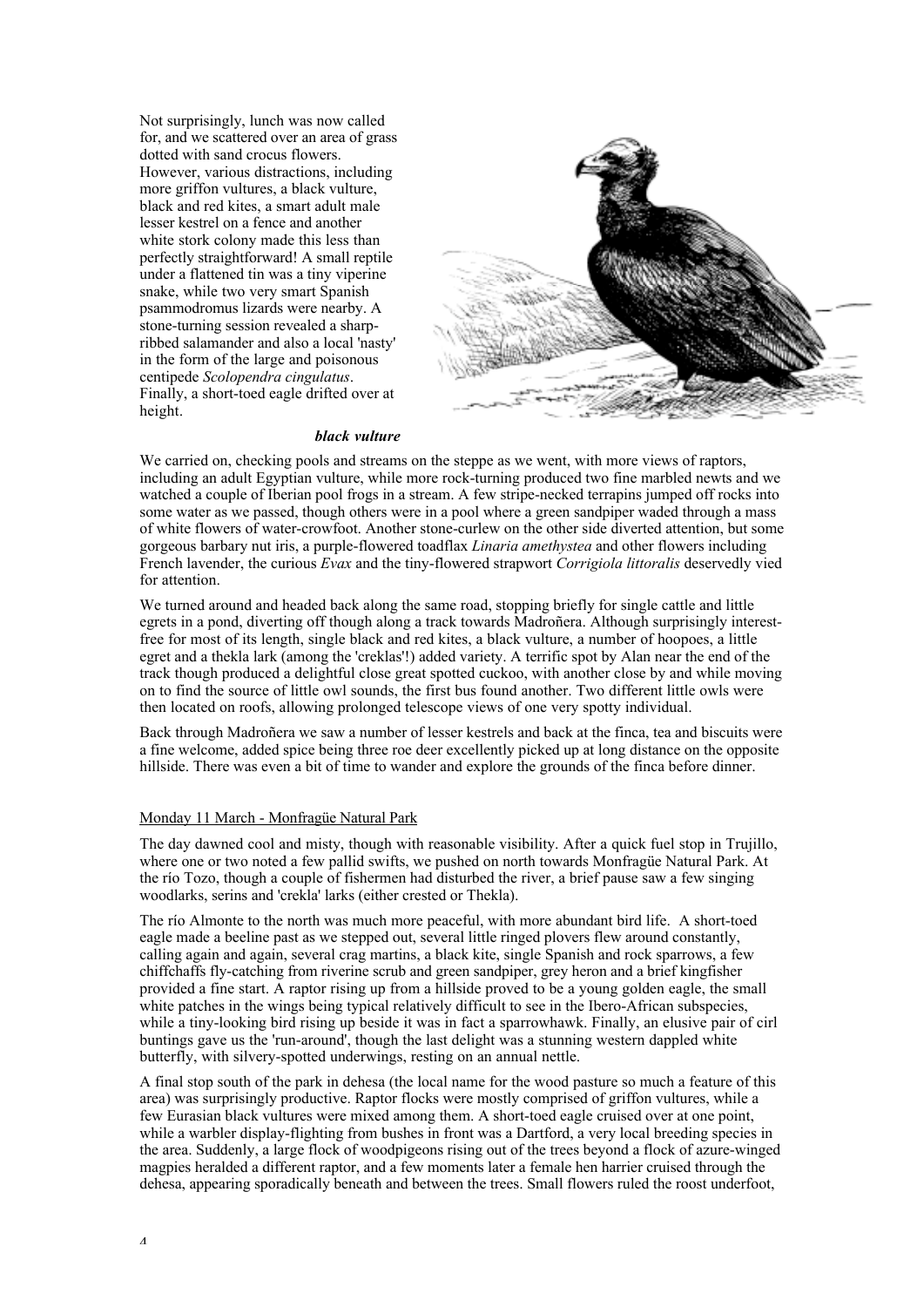with apart from plenty of French lavender, a couple of flowering yellow star-of-Bethlehem *Gagea elliptica* a real treat.

The bumpy road was soon forgotten as we reached the park, the climb in the minibuses up to the middle car park underneath the castle being memorable... Stepping out under bare southern nettle trees, we immediately noted large numbers of vultures cruising past, with lots of blackcaps and robins in the scrub and crag martins by the rock face. A fine sight was a beautiful flowering group of *Iris planifolia* near the top o the rocks. The stiff climb up was well worth it, the panoramic view from the top being memorable despite hazy conditions, while we had paused at the half-way point for a flappy adult Bonelli's eagle sailing along the ridge top. Several adult Egyptian vultures provided interest, though watching the griffon vultures passing swiftly below us was difficult to match. Walking down we noted a non-blue blue rock thrush, a couple of the local race (*irbii*) of long-tailed tits with their grey backs and dark faces in the 'wild' olives. Lunch down in the car park was punctuated by fly-over black stork and Egyptian vultures and a large wolf spider (Spanish tarantula) and then effectively terminated by two hawfinches in the treetop over the second bus! The botanists had also been at work though, checking the rustyback ferns, asphodels and finding some emerging spikes of greater broomrape.

We picked up people at various stages as they walked back down to the main road, then took the short run to the small car park almost opposite Peñafalcon. Almost immediately we watched a melée of griffons swirling in front of the rock pinnacle, a BLUE male blue rock thrush touted his stuff and no less than three superb rock buntings picked around on the ground adjacent to the tarmac! The black stork came back and perched in the rocks calling, though behind us the rocky crags held a large number of the endemic shrubby pea Spanish adenocarpus *Adenocarpus argyrophyllus*, and a number of spikes of Spanish bluebell.

Coffee was now a must, the mild, still conditions allowing us to take this outside, while various sundries were bought and maps collected from the information office.

A final wander round near Villareal de San Carlos was dampened by light rain, but spirits were high and the large bells of purple viper's-bugloss and a pair of cirl buntings boded well. Plants were predominant, with more *Evax*, strapwort and stork's-bill in flower, plus the peculiar grass *Lamarckia aurea*, though the highlights were the delightful nodding bells of the tiny daffodil angel's-tears *Narcissus triandrus pallidulus*, and fine bushes of the pink-flowered Lusitanian heather and whiteflowered tree heather.

Vertebrate life tried to dominate the last few yards, with fine goldfinches, serins, song thrush and meadow pipit, with a young spotty ocellated lizard a superb find, and another of the nasty centipedes admired by all.

## Tuesday 12 March – Sierra Brava reservoir and around Madrigalejo

A rather 'bitty' day, but considering overnight squalls and the threat of heavy rain after a 5 a.m. downpour and thick cloud at the finca after dawn, surprisingly successful! Heading south and down from Finca Santa Marta we headed across the Zorita steppes, where great spotted cuckoos sat on roadside fences. Our first stop coincided with rain, though a pair of stone-curlews flew across in front and a calandra lark walked around on the plough. Shortly ahead we detoured towards the Sierra Brava reservoir, where two breeding plumaged black-necked and dozens of great crested grebes graced the water, a couple of flocks of coots grazed the banks and black-headed and lesser black-backed gulls, little egrets and mallard were also present. A group of white storks and cattle egrets in a distant field appeared to be accompanied by a black stork, but this turned out to be a heavily soiled white when viewed in the 'scopes! A pair of little owls also vied for attention on a barn roof.

Moving round to overlook another bay, the wind was zero, making conditions warmer. Interesting additions, apart from more of both grebes and coots, were a common sandpiper, a flock of five common swifts passing overhead and a female common pochard in front of an island where 10 common shelducks roosted. A small group of Spanish sparrows gave good views with a backdrop of a view down over the river valley with its dehesa and mostly dry rice fields.

We continued over the dam and paralleled a water channel, where a green sandpiper and a pair of common toads in amplexus were noted, while two black kites perched in scrub on a hillside.

No sooner did we join a back road than two ponds off to one side with ducks on caused us to stop, with three superb male and four female red-crested pochard on the first, and a good number of shovelers on the second. Three black-tailed godwits were also feeding in the flooded meadow adjacent to the second, where a marsh harrier also caused panic just as we left.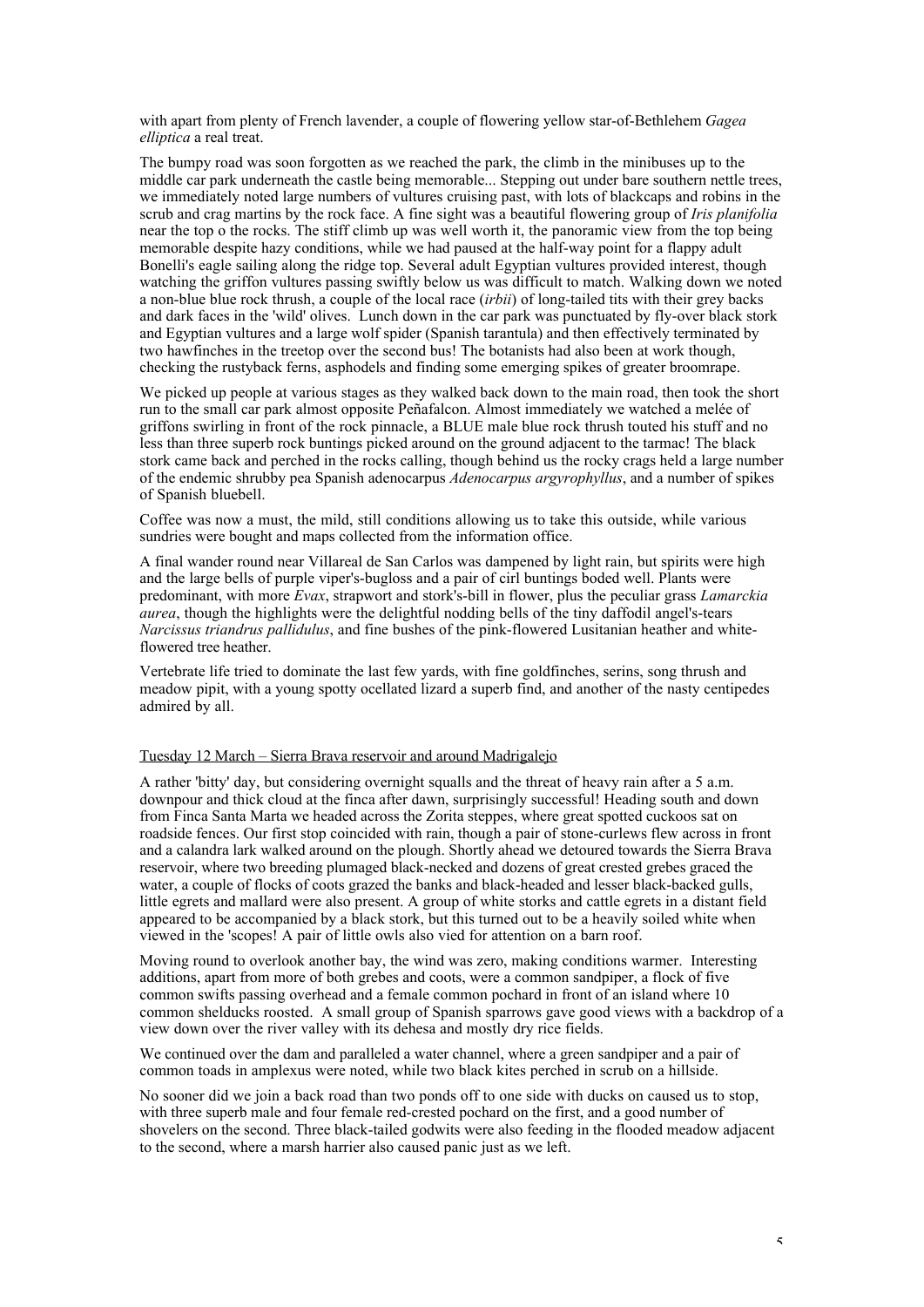The rather poor road then continued though dry rice fields near Madrigalejo, though a small patch of trees was frequented by numerous Spanish and house sparrows and their hybrids, a rock sparrow 'shreeped' from a dead tree and a common quail 'wetted its lips' nearby. Just before a drinks and comfort stop, different stops by the buses produced another little owl and numerous moorhens and the first collared doves for many.

Heading down to a lunch stop as the skies brightened considerably, the sight of two black-bellied sandgrouses flying near the road caused us to take a side track, only to unwittingly flush a small group of little bustards and a total of at least 49 great bustards in the process!! Once these had settled, we had good looks at both species and also a pair of calandra larks, a stone-curlew, zitting cisticolas (fan-tailed warblers) and a female hen harrier, and all while enjoying lunch! A few arable 'weeds' along the edges included a non-flowering spike of *Gladiolus*.

We pulled away just as a few drops began to fall, but after just a couple of hundred yards a pair of black-bellied sandgrouse flew past then landed in a fallow field allowing prolonged views of these lovely animals. A group of circling birds in the distance were four short-toed eagles and a pair of ravens.

Tearing ourselves away we headed down to an old bridge over the río Gargáligas, which though looking fairly uninviting provided views of five penduline tits, a kingfisher and several red avadavats, though not after considerable work in orientating the 'scopes! A singing Cetti's warbler also showed itself briefly on a couple of occasions. The sun here had drawn out a number of flowers included more barbary nut iris and sand crocus.

Heading back towards Vegas Altas, a few tree sparrows (a notably scarce bird in Extremadura) were noted from the front bus though as we crossed the rice fields, Spanish sparrows were abundant and among the meadow pipits, a fine water pipit was found. However, most of the rice fields were dry this year and only near the end did we find more red avadavats and on a flooded paddy, two green sandpipers and a little ringed plover. A close southern grey shrike rounded off the detour through the paddies.

With the sun out and spirits high, we made a final turn off through some rice fields to a rather unassuming-looking area. However, a large group of 50+ red avadavats including, finally, one or two near-adult, white-spotted red birds heralded our arrival, while a fine display of spectacular sawfly orchids graced a long mound of dumped soil. While savouring these, another group of small reddish birds made themselves evident, being a superb group of common waxbills, commuting a few yards between a bramble bush and a weedy wheat field. A group of sand martins passed overhead and a large flock of cattle egrets fed on slopes nearby, finally among cattle and not sheep! A truly excellent finale.

Driving back, we passed the weather front, entering the finca under thick cloud, but now dry, despite the heavy rain they'd had for much of the day.

# Wednesday 13 March – Trujillo and Tozo reservoir

A rainy night and start with thick cloud, but the promise of better things... Trujillo seemed the appropriate answer and we spent the whole morning there, soaking up some of the atmosphere of this medieval town with its numerous churches, restored centre and simple, but impressive castle withits wide vistas over the plains around the town. In fact an unpleasant drop in temperature was far more notable than the rain which was sporadic and light.



Back to the finca for a relaxed lunch and then as the skies cleared partially, we headed back out for a wander along the río Tozo to the Tozo reservoir. While the flowers were not so impressive as in previous years, a few hoop petticoat daffodils (*pictured left*), a number of large sand crocus *Romulea ramiflora* and a superb clump of sweet-smelling common jonquils on a rock in the river brightened the view. While bird life was ever present in the form of fly-by white storks, black kites and an adult Egyptian vulture, some serious rock, branch and tin-sheet lifting turned up trumps with a large adult natterjack toad, a male marbled newt, a family of wood mice and a delightful small viperine snake. Otter spraints full of crayfish remains on the rocks were even checked by sniffing them! A pair of gadwalls rose up noisily off the river, though as we neared the reservoir we were delighted by seven spoonbills, lots of white storks and cormorants feeding where the river fed in. These, plus a crane which had been picking around under the oaks all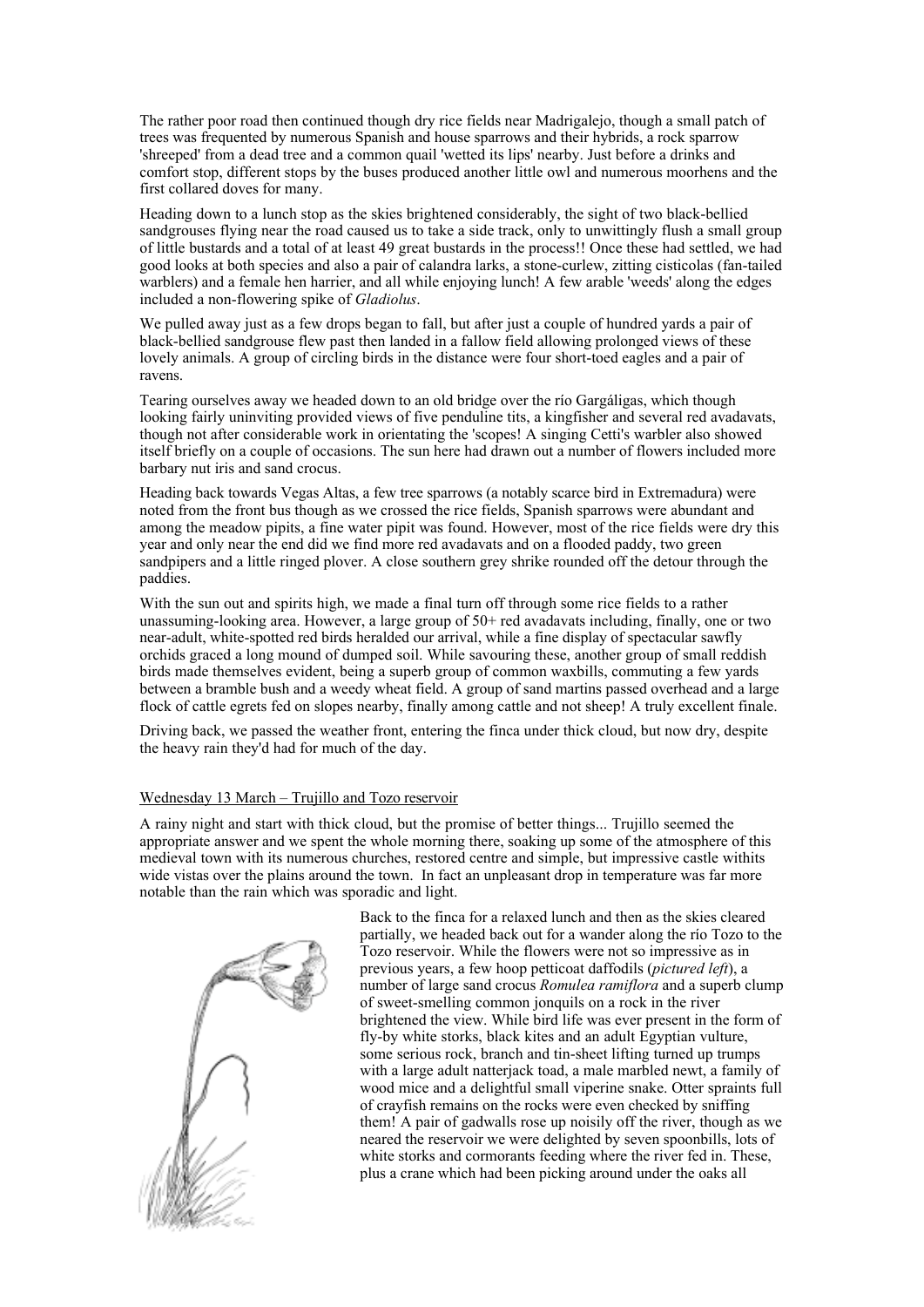suddenly flapped off, allowing us a closer approach to reservoir without disturbing the remaining birds, though not before we'd had superb views of up to three woodlarks just 20 or so yards away.

Despite the distance, judicious use of the telescopes revealed half a dozen greenshank, two spotted redshank, a pair of black-winged stilts, a flock of lapwings, several green sandpipers and even a dunlin (notably scarce here). Plenty of wildfowl were present too, including three pairs of wigeon, common teal, a large flock of common pochard and various little and great crested grebes. The crane had also settled in view allowing fine 'scope views. This was a terrific selection of species, though eventually after different birds were "up the creek" and "round the bend" and a conversation about the price of meat started, we judged that heading back to the finca for drinks and cakes was an appropriate move! This was not before time too, given that half an hour after starting tea it started to rain, this increasing in quantity on an intensifying wind as the evening went on.

#### Thursday 14 March – Arrocampo and Monfragüe

Rain over breakfast did not bode well yet again! However, we weren't to be thrown and as a heavy storm cloud rolled through, so we headed north with clearing skies to the west. Following the road up to Almaraz, so we turned off as the rain cleared from the south west, leaving us in a stiff cold breeze, but admiring the complex nature of the Arrocampo with its (steaming!) warm and cold water areas. Four red deer ran across the road just in front on the way out making a fine sight.

We next visited the north end of the reservoir where extensive reedmace beds have formed, providing ideal habitat for purple swamp-hens (purple gallinules). Several were seen, along with moorhens and coots, with white storks, cormorants and grey herons common, a few great crested and little grebes on the water, a couple of black kites overhead and a few small birds including common chiffchaffs along the edges.

We started edging back towards the minibuses as black skies loomed ever closer, where Frank suddenly picked out a male bluethroat, though this disappeared as promptly as he found it, the rain beating our efforts to see it in the end. A mixed group of black and griffon vultures and black kites and five common swifts passed over on the edge of the storm front before we ran for the vehicles.

However, scintillating conversation kept us occupied in the buses as a heavy squall passed through and we came out again to broken sunshine for some time. Checking the other side, small birds had come out of the scrub, June seeing a fine male subalpine warbler which promptly dived back into cover again not to be seen again. A number of common chiffchaffs kept us on the go for some time, with at least one willow warbler also found, in a back channel a squacco heron performed for a couple of people and a sedge warbler sang from cover. On the other side a few of us were lucky with a singing Savi's warbler (we suspect they winter here) and a couple of reed buntings, though only a marsh harrier was really on show when we all finally regathered as the wind picked up again.

Off to Monfragüe via a pit stop, we passed through a large area of cork oak dehesa before taking lunch at or from the vans, which were just before the Portilla del Tiétar viewpoint, out of the wind. While some scurried for cover as a rain shower came through, the hardier members enjoyed stunning views of black storks and griffon and black vultures riding the wind funnelling along the river. A Spanish imperial eagle circled up and then passed over, giving closer views than those before and a few kites and a rock bunting provided further interest. Roadside hoop-petticoat narcissi, angel's tears, tree and Lusitanian heather and flower-laden bushes of wild rosemary were dotted among the scrub, while various spikes of Spanish bluebell were visible on the rocks on the far side of the reservoir, where numerous large bushes of Spanish *Adenocarpus* were also in flower. A species-rich area of classic Mediterranean scrub in a wonderful setting.

Another very heavy squall had us sheltering for some time, though the mass arrival of vultures just before it hit was noted as a clear warning of its arrival! The drenching the birds received was followed by the extraordinary sight of up to half a dozen along the edge of the ridge later spreading their wings and necks out in the wind and broken sunshine looking like extraordinary living gargoyles. The black storks went up again, also to dry themselves off, though just as we were preparing to leave, first one, then a second Spanish imperial eagle came up and circled around, accompanied by a pair of Egyptian vultures and a couple of fly-by short-toed eagles!!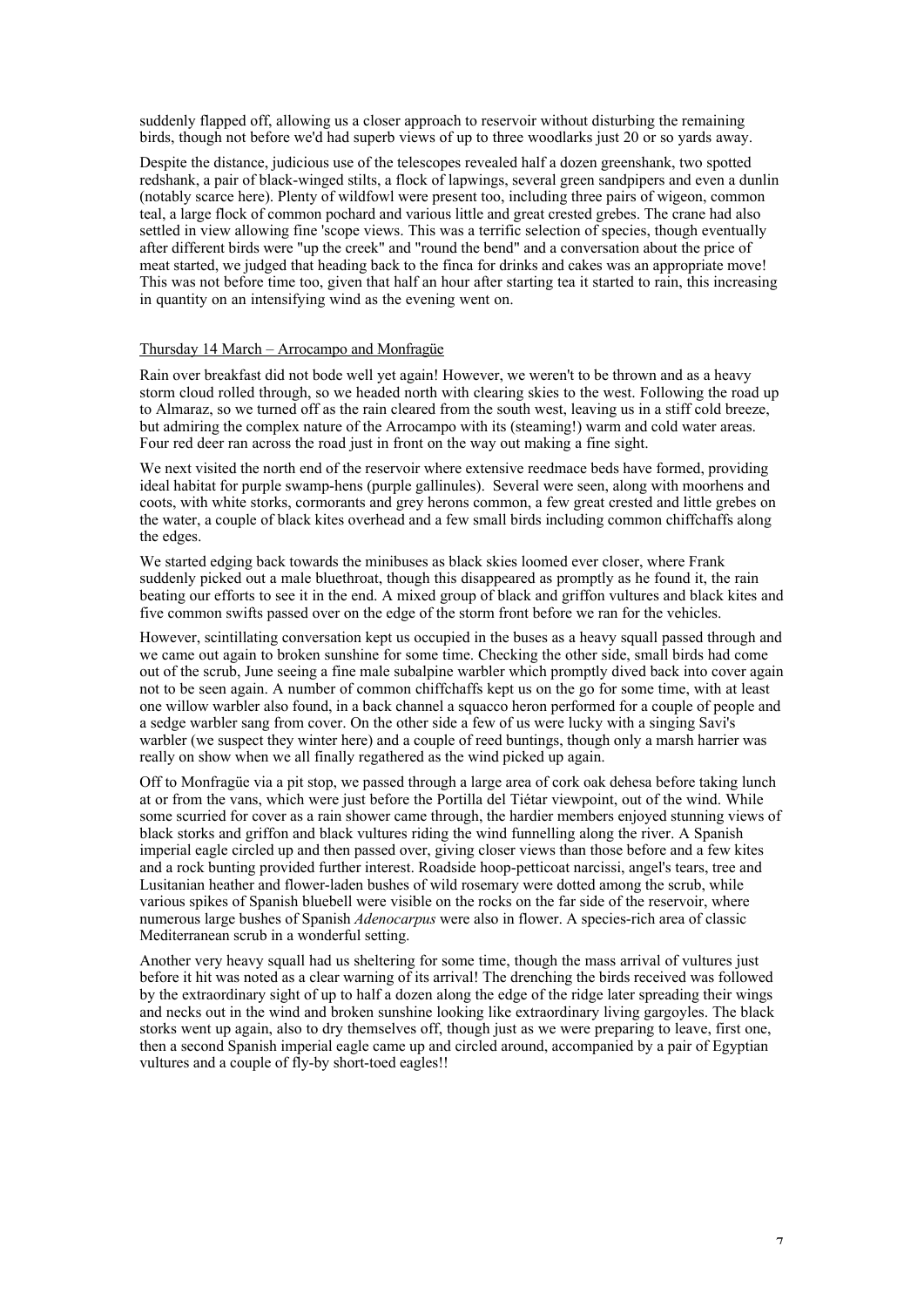

As the weather was clearing we headed for a pine plantation, where the sun broke through and glorious blue skies were overhead. Walking down the road, though we started with dozens of angel's tears, we ended peering skywards as up to four magnificent short-toed eagles, three black vultures, several black kites and griffon vultures and a red kite sailed past low overhead, providing phenomenal views.

Another grey-backed long-tailed tit was also noted, a couple of siskins were seen by Colin and I finally managed to get John onto a couple of fly-by red-rumped swallows as they cavorted high overhead among house and crag martins and numerous swallows.

Time was sadly against us, though the journey back was broken by quick stops for Lusitanian milk-vetch and later a roadside pond with a superb hovering kingfisher, a water pipit and a grey wagtail.

Arrival back at the finca at 17:30 meant we had an hour for a break, drinks and a run through the bird list before Carlota Viada from SEO/BirdLife came down from Madrid to give us a talk on bird life and conservation in Extremadura. Of particular importance were two pieces of good news. The first was that just the day before the plans for the irrigation of part of the Villafáfila region in Castilla y Leon (home to 10% of the world population of great bustards in NW central Spain) had been rejected after 2\_ years of battling. The second is that SEO/BirdLife had appointed a regional officer for Extremadura just one week earlier! Very good news on both counts, with the Honeyguide donation going towards the local officer's future expenses.

The day was rounded off with a very Spanish meal in Trujillo, with plenty to fill us up after a cold day in the field.

#### Friday 15 March – Cáceres steppes

Thick cloud at breakfast again was accompanied by a really unpleasantly cold start, but we headed out through Trujillo and past the old fishponds, noting a pair of black-winged stilts as we went and a few fly-over pallid swifts in the town.

Setting out across the Cáceres steppes, we headed towards Sta. Marta de Magasca, and a seemingly uninteresting set of fields yielded 125 little and 14 great bustards, 2 great spotted cuckoos, lots of calandra larks and corn buntings and a number of red kites.

A few fields ahead an adult male Montagu's harrier displayed over an arable field, while off to one side a flock of common pochards dived in a pond near to a grey heron. The trackside here was peppered with the reddish flowers of a local sainfoin *Onobrychis humilis*.

However, the cold and damp was getting the better of us so we spent quite a while cruising the backroads through the dehesa, where plenty of red-legged partridges and azure-winged magpies and a few rabbits and Iberian hares were notable.

By-passing the village we dropped down into the valley of the río Magasca where it was surprisingly quiet despite calling hawfinches and a couple of crag martins, though at least warmer out of the wind.

Climbing out onto grazed steppe, regular stops and scans produced a stone-curlew, more partridges and various small birds, though driving rain certainly did not help! A little ahead though, a flock of birds rising off a field were pin-tailed sandgrouse, and with persistence we managed to see some well in flight and poorly on the ground, with a second flock rising up before we could find them settled.

The wind and cold had finally eaten through us, so off to Monroy where, at my regular stop, the barman kindly allowed us to eat food inside. Our exit coincided with clearing and slightly warmer conditions, so made our way back to the río Almonte in lovely conditions – still, warm and with no heat haze.

The first bird however was extraordinary – a canary-yellow bird with a long tail and dark primaries! Fortunately it landed on rocks in the river where its yellow back, white mantle and head did not sufficiently hide its identity as an aberrant grey wagtail.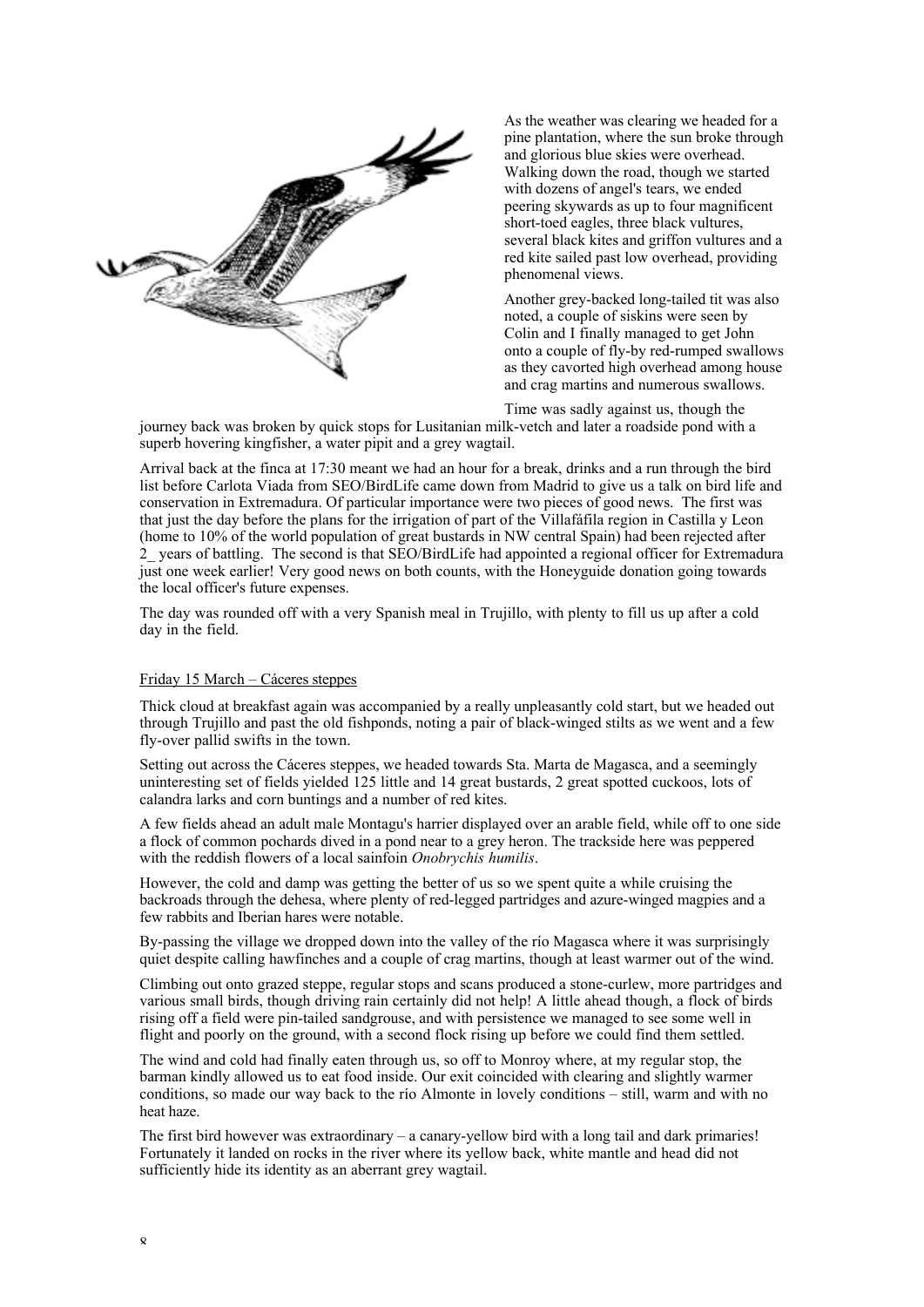Apart from masses of meadow saxifrages along the rocky banks, birds dominated here. Large numbers of crag martins, a fly-over black stork, a few red-rumped swallows, a male blue rock thrush, a couple of hawfinches and a greenfinch kept us occupied. Just as we were about to start leaving, a fine male subalpine warbler appeared and gave good, if somewhat distant views, with a short-toed eagle passing just over the heads of most of the group remaining largely unobserved! However, two short-toed eagles, a griffon, a black and two Egyptian vultures and two black kites up at once as we prepared to leave were a fine display.

The return was punctuated by various stops on the steppes, including some extraordinary vistas over grazed steppe. Apart from a few little bustards and southern grey shrikes, the main bird of note was calandra lark with excellent views, especially of one singing while perched on a fence post.

The day was cut shorter by a tremendous storm with thunder and lightning, unfortunately foiling Dorothy's attempts at photographing the flower-carpeted rocky steppe north of Trujillo.

Drinks and cakes back at the finca were warmly welcomed, the 'final' bird log indicating a remarkable 141 species over the trip. However, not to be outdone by the weather, we raced up to hill in the gathering gloom, a superb display of both champagne and Spanish milky orchids and a couple of stillto-open buds of *Fritillaria lusitanica* being fine reward, not to mention a wealth of other species including alexanders, sage-leaved, pink-flowered and narrow-leaved cistuses and fly honeysuckle.

#### Saturday 16 March – Finca Santa Marta to Madrid

The drive back was fortunately relatively uneventful, the only thing of note being a great spotted cuckoo glimpsed by one or two near Talavera de la Reina. I (John) want to apologise for my dashing off at high speed after saying goodbyes, with the excuse of a short turn-around at home before back to the airport to get to the UK to then go to Cyprus the following day. I was successful and write these last few words from a hotel just outside Heathrow! I hope you all had a wonderful time in Extremadura and a pleasant flight home.

cirl

We hope to see you all again soon.

John Muddeman



bunting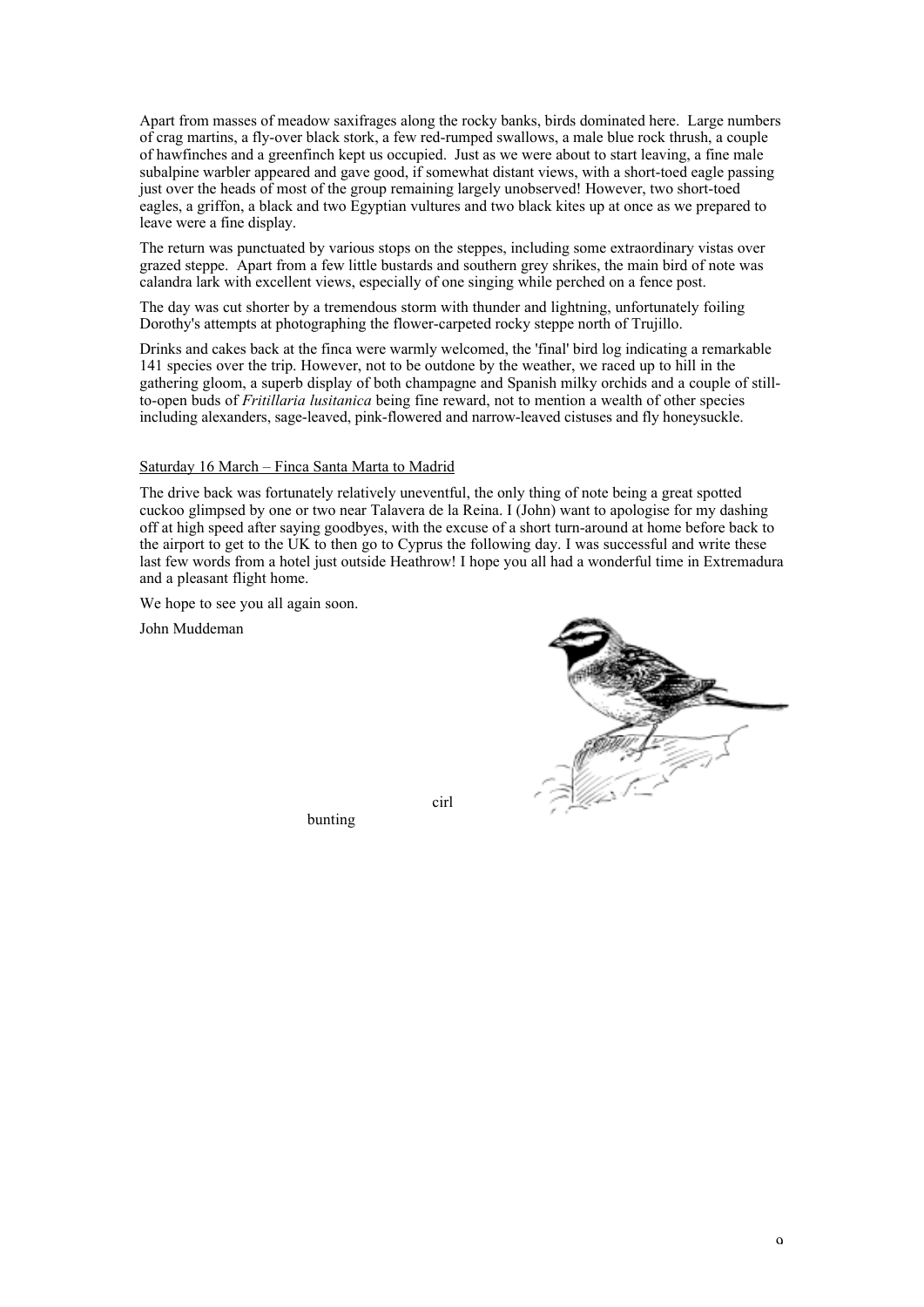#### **Extremadura bird list 2002**

This is the combined list for the group.

Great crested grebe Little grebe Black-necked grebe Cormorant Cattle egret Little egret Grey heron Black stork White stork Spoonbill Wigeon **Gadwall** Teal Mallard Shoveler Red-crested pochard Pochard Tufted duck Shelduck Black kite Red kite Egyptian vulture Griffon vulture Black vulture Short-toed eagle Marsh harrier Hen harrier Montagu's harrier Sparrowhawk Common buzzard Spanish imperial eagle Golden eagle Bonelli's eagle Lesser kestrel Common kestrel Peregrine Red-legged partridge **Ouail** Water rail Moorhen Purple gallinule Coot Common crane Little bustard Great bustard

Stone-curlew Black-winged stilt Little ringed plover Golden plover Lapwing Snipe Dunlin Black-tailed godwit Spotted redshank Greenshank Green sandpiper Common sandpiper Black-headed gull Lesser black-backed gull Black-bellied sandgrouse Pin-tailed sandgrouse Rock dove/feral pigeon Woodpigeon Collared dove Great spotted cuckoo Scops owl Little owl Swift Kingfisher Hoopoe Green woodpecker Great spotted woodpecker Calandra lark Crested lark Thekla lark Woodlark Skylark Sand martin Crag martin Swallow Red-rumped swallow House martin Meadow pipit Water pipit Meadow pipit Grey wagtail White wagtail Wren Robin Bluethroat

Black redstart Whinchat Stonechat Northern wheatear Blue rock thrush Blackbird Song thrush Mistle thrush Cetti's warbler Fan-tailed warbler Sedge warbler Subalpine warbler Sardinian warbler Blackcap Willow warbler Chiffchaff Long-tailed tit Blue tit Great tit Penduline tit Short-toed treecreeper Southern grey shrike Jay Azure-winged magpie Magpie **Jackdaw** Raven Spotless starling House sparrow Spanish sparrow Rock sparrow Common waxbill Avadavat Chaffinch Serin Goldfinch Linnet Hawfinch Cirl bunting Rock bunting Corn bunting Reed bunting Total: 128 species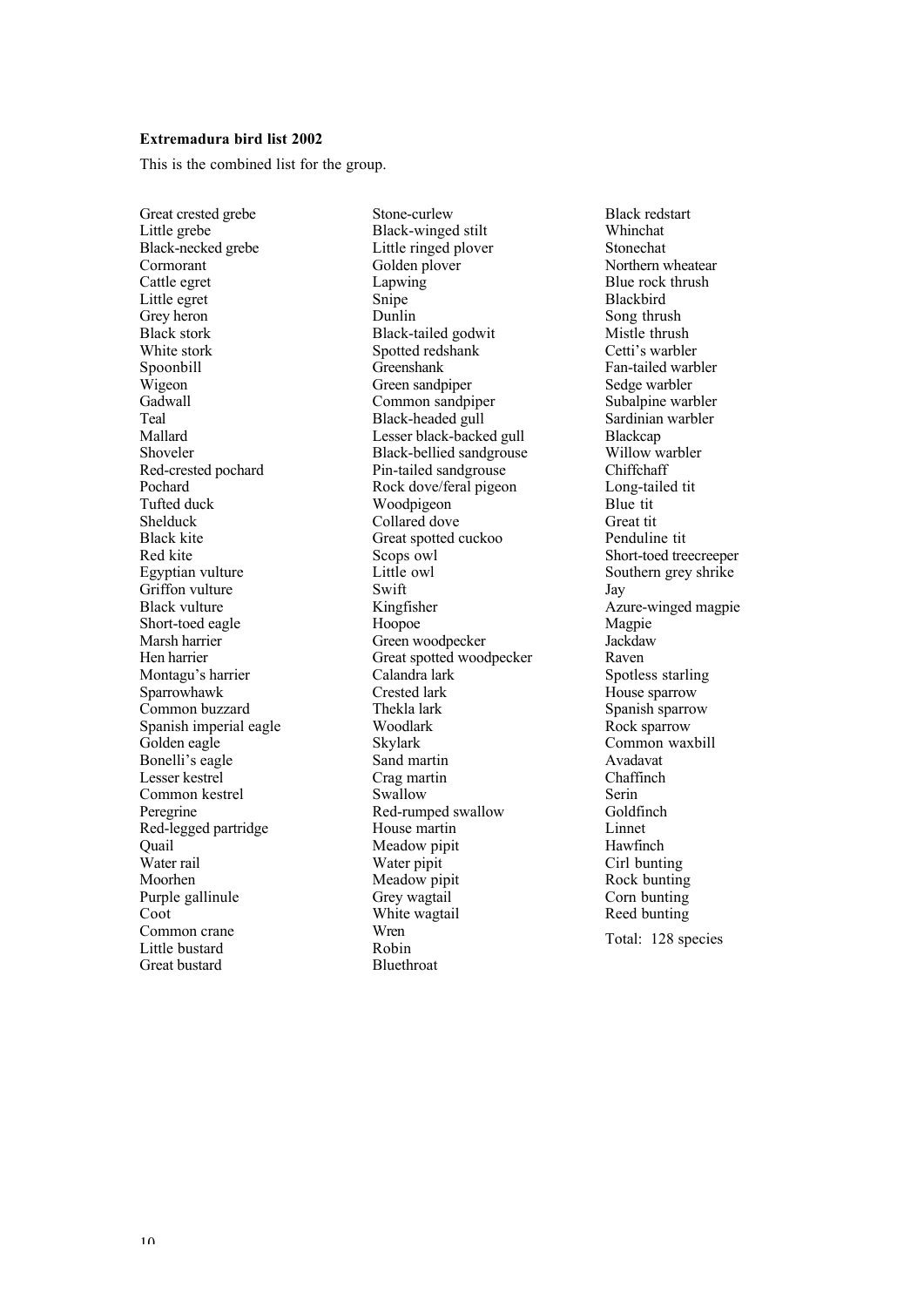# **Mammals**

Fallow deer Red deer Roe deer Wild boar Iberian hare Rabbit Wood mouse

#### **Butterflies**

Clouded yellow Small white Western dappled white Orange-tip Small copper Small heath Red admiral

# **Other invertebrates**

Nasty centipede *Scolopendra cingulatus* Spanish tarantula Oil beetle *Meloe* sp. Praying mantis Firebug

## **Reptiles & amphibians**

Stripe-necked terrapin Viperine snake Spanish psammodromus Moorish gecko Ocellated lizard Natterjack toad Iberian pool frog Common toad Sharp-ribbed salamander Marbled newt

# **Fungi** earthstars

# **Selected flowers & other plants**

Holm oak Cork oak Friar's cowl Silene colorata Papery paronychya Water crowfoot sp. x 2, Fumitory Mossy stonecrop Meadow saxifrage *Onobrychis humilis* a sainfoin *Adenocarpus argyrophyllus* Spanish white broom Spanish broom Lusitanian milk-vetch *Vicia lutea* Sage-leaved cistus Narrow-leaved cistus A pink-flowered cistus Alexanders Strawberry tree Tree heather Lusitanian heather Purple viper's-bugloss French lavender Borage *Antirrhinum meonanthum* A white snapdragon *Linaria spartea Linaria amethystea* Broomrape *Orobanche rapum-genistae* Fly honeysuckle Marigold Evax sp. *Bellis sylvestris* Southern daisy *Asphodelus* sp., Yellow star-of-Bethlehem *Gagea elliptica Fritillaria lusitanica* Butcher's-broom Rosy garlic Hoop petticoat narcissus Angel's-tears *Narcissus triandrus Iris planifolia* Barbary nut iris Spanish bluebell Sand crocus Sawfly orchid Champagne orchid Spanish milky orchid Giant reed *Arundo donax* A grass *Lamarckia aurea*